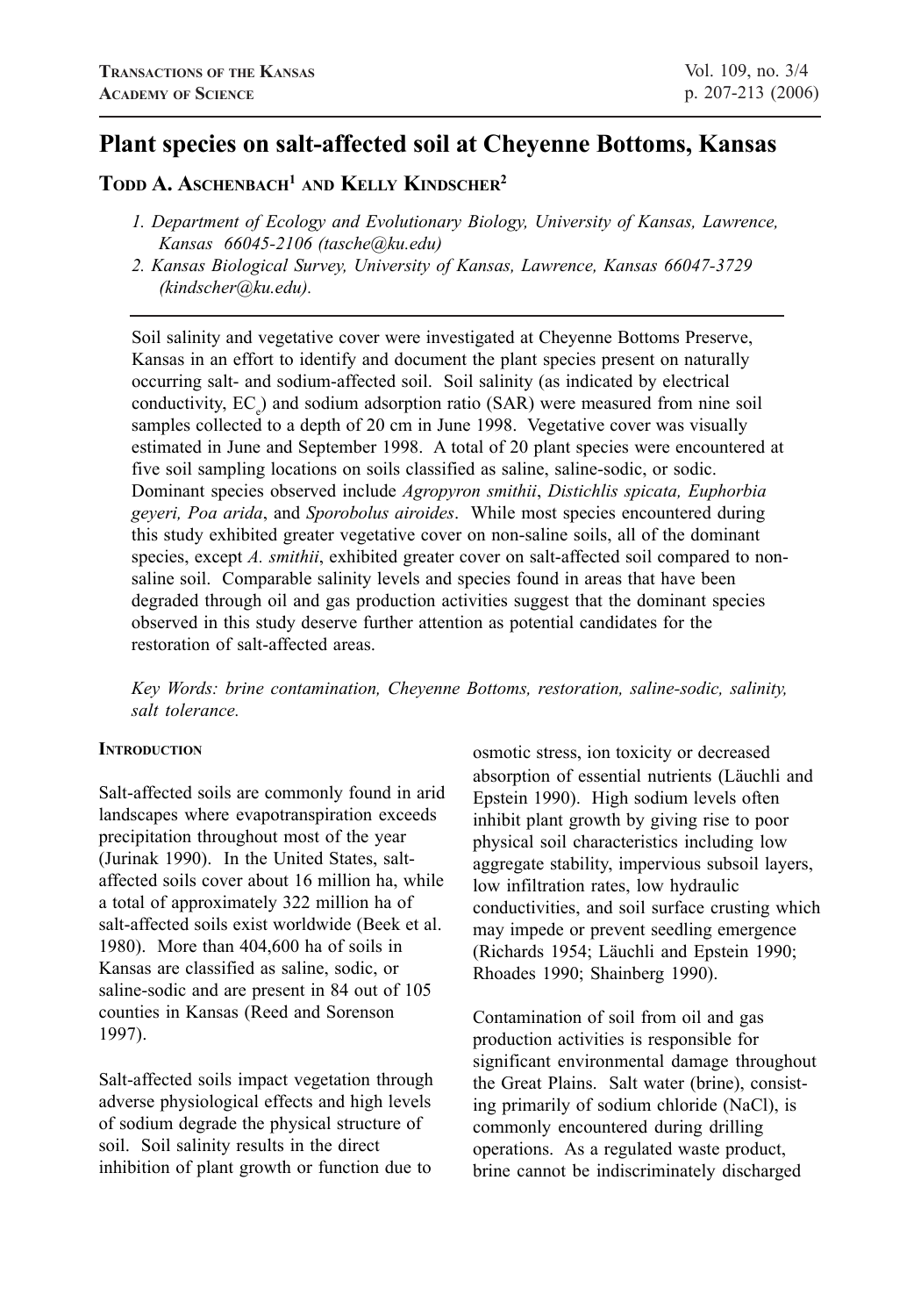onto the land surface and is therefore reinjected into deep wells or discharged into onsite reserve pits after separation from oil. However, accidental discharges of these fluids onto the soil surface can result in an immediate loss of vegetation followed by increased soil erosion. Brine contamination can reduce forage production on rangelands, reduce crop yields on farmlands, and impact habitat for native flora and fauna (McFarland, Ueckert and Hartmann 1987; Auchmoody and Walters 1988). Reclamation of salt-affected areas is important to land owners, resource management agencies, and conservation organizations**.**

This study documents the presence of plant species on naturally occurring salt-affected soil at Cheyenne Bottoms, Kansas through quantitative analysis of *in situ* soil salinity and plant cover data. This study does not experimentally evaluate plant species for their use in the restoration or revegetation of saltaffected areas. However, the investigation of dominant plant species on salt-affected soil provides heuristic value for identifying potential species to be used in the restoration or revegetation of areas that have been degraded through oil and gas production activities.

## **STUDY AREA**

Cheyenne Bottoms is a 165 km<sup>2</sup> basin (Bayne 1977) located in the mixed-grass region of the Great Plains (Kuchler 1974) in Barton County, Kansas  $(38°29'N, 98°40'W)$  in the Smoky Hills Physiographic Province of central Kansas (Wilson 1978). The climate of this area is characterized by a  $27.1^{\circ}$ C mean July temperature, 13.4°C mean annual temperature, and 650.2 mm of annual precipitation of which 73% falls in April through September (Dodge et al. 1981).

The study area is The Nature Conservancy's 2942 ha Cheyenne Bottoms Reserve located

adjacent to the northwest boundary of the 8036 ha state-owned Cheyenne Bottoms Wildlife Management Area. Plant communities of the study area include saltflat mixed prairie and grass lake playa. Saltflat mixed prairie is characterized by *Distichlis spicata* (inland saltgrass), *Hordeum jubatum* (foxtail barley), *Poa arida* (plains bluegrass), and *Sporobolus airoides* (alkali sacaton). Grass lake playa plant communities are characterized by *Agropyron smithii* (western wheatgrass) and *Buchloe dactyloides* (buffalo grass) (Lauver et al. 1999).

Salt deposits below Cheyenne Bottoms are responsible for soil salinity and surface deposits of salt. Subsurface salt deposits originate from the Hutchinson Salt member of the Wellington Formation formed during the Permian and lie between 9 m and 43 m below the surface. Data from oil well logs indicate that salt deposits are between 76.2 m and 91.4 m thick and contain 60 - 80% salt (Kulstad 1959). Soils in the study area are identified as Drummond silt loams (fine, mixed, superactive, thermic Mollic Natrustalfs). The Drummond silt loam is affected by sodium and soluble salts and exhibits salt accumulations at the soil surface (Dodge et al. 1981). The basin is remarkably flat with elevations throughout the study area ranging between 548 m and 550 m above sea level.

# **METHODS**

Four sites named McClain Lake, Rush Lake, Avocet Marsh, and Dead Lake were established within the study area to collect soil salinity data and sample vegetation. The sites are located within a 23 km<sup>2</sup> area. The sampled areas have never been tilled, but have been grazed by livestock for several decades. Soil salinity was determined from nine soil samples, each 20 cm in depth, randomly collected from each site in the study area in June 1998. A soil sampling depth of 20 cm was chosen for this study because it reflects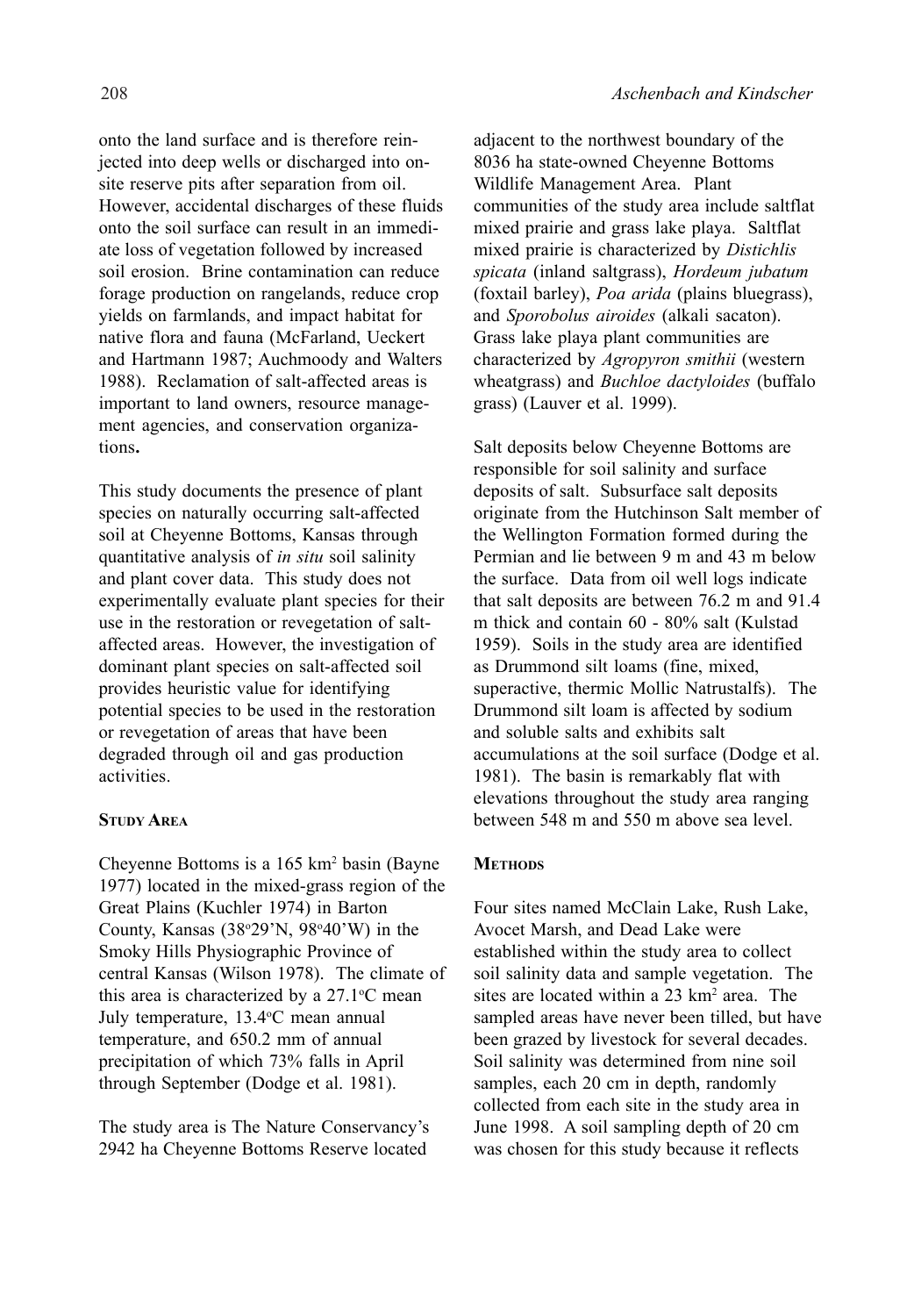the depth of the A horizon, consisting of silt loam, in the Drummond soil series where a majority of roots are found. A clay horizon extends below the A horizon to a depth of 75 cm (Dodge et al. 1981). Two samples, separated by 46 m, were taken from the McClain Lake site, two samples, separated by 126 m were taken from the Rush Lake site, and two samples, separated by 105 m, were taken from the Avocet Marsh site. Three samples were taken at random along a 140 m transect at the Dead Lake site. Samples #1 and #2 were separated by 120 m, while samples #2 and #3 were separated by 20 m. Soils were analyzed at the Kansas State University Soil Testing Laboratory for electrical conductivity  $(EC_e)$  and sodium adsorption ratio (SAR) by the saturation paste extract method (Rhoades 1982). Saline soils exhibit electrical conductivity values greater than 4 dS/m and SAR values less than 13, saline-sodic soils exhibit electrical conductivity values greater than 4 dS/m and SAR values greater than 13, and sodic soils exhibit electrical conductivity values less than 4 dS/m and SAR values greater than 13 (Richards 1954). Soils were classified *a posteriori* as saline, saline-sodic, or sodic (Table 1). Amelioration of soil salinity was not conducted prior to sampling efforts. Therefore, measurements of electrical conductivity and SAR represent natural salinity levels throughout the study area.

In order to directly compare soil salinity with vegetative cover at each soil sampling location, aerial percent cover for each plant species in a  $1 \text{ m}^2$  quadrat surrounding each soil sample location (i.e. plot) was estimated in June and September 1998. Cover was estimated to the nearest 1% for each species in each plot. Species that exhibited cover less than or equal to 0.5% were assigned a cover value of 0.5%. Dominant plant species are defined as those species exhibiting at least 5% relative cover. Nomenclature of plant species follows the Flora of the Great Plains (Great

| <b>Site</b>         | <b>SAR</b> | ECe  | (dS/m) | Classification |  |
|---------------------|------------|------|--------|----------------|--|
| McLain Lake         | (1)        | 18.3 | 4.1    | saline-sodic   |  |
| <b>McLain Lake</b>  | (2)        | 5.1  | 0.7    | non-saline     |  |
| Rush Lake           | (1)        | 14.4 | 2.1    | sodiic         |  |
| Rush Lake           | (2)        | 6.2  | 1.5    | non-saline     |  |
| Dead Lake           | (1)        | 1.8  | 1.2    | non-saline     |  |
| Dead Lake           | (2)        | 19.1 | 2.7    | sodic          |  |
| Dead Lake           | (3)        | 41.9 | 9.6    | saline-sodic   |  |
| <b>Avocet Marsh</b> | (1)        | 17.4 | 5.4    | saline-sodic   |  |
| Avocet Marsh        | (2)        | 9.9  | 2.7    | non-saline     |  |

Table 1. Electrical Conductivity (ECe) and Sodium Adsorption Ratio (SAR) for soils collected at Cheyenne Bottoms, Kansas.

Plains Flora Association 1986). Voucher specimens are deposited in the Ronald L. McGregor Herbarium at the University of Kansas.

## **RESULTS AND DISCUSSION**

A total of 20 plant species were recorded on saline-sodic soils within the study area (Table 2). Dominant species in spring include *Agropyron smithii* (20.4%), *Distichlis spicata* (29.8%)*, Poa arida* (5.8%) and *Sporobolus airoides* (42.6%). With the exception of *Euphorbia geyeri*, the cover of dominant species in fall was similar to the cover exhibited by these species in spring. Although *Hordeum jubatum* is a characteristic species of saltflat mixed prairies in the area (Lauver et al. 1999) and is present throughout much of Cheyenne Bottoms (Aschenbach 2000), it was not found at the soil sampling locations used in this study.

Ungar (1965; 1966) documented several of these species in his analysis of salt-affected plant communities of Kansas and Oklahoma. *D. spicata* is found in areas of the Big Salt Marsh of central Kansas with electrical conductivities (EC<sub>e</sub>) ranging from  $0.67$  – 42.42 dS/m at a depth of 10 cm (Ungar 1965)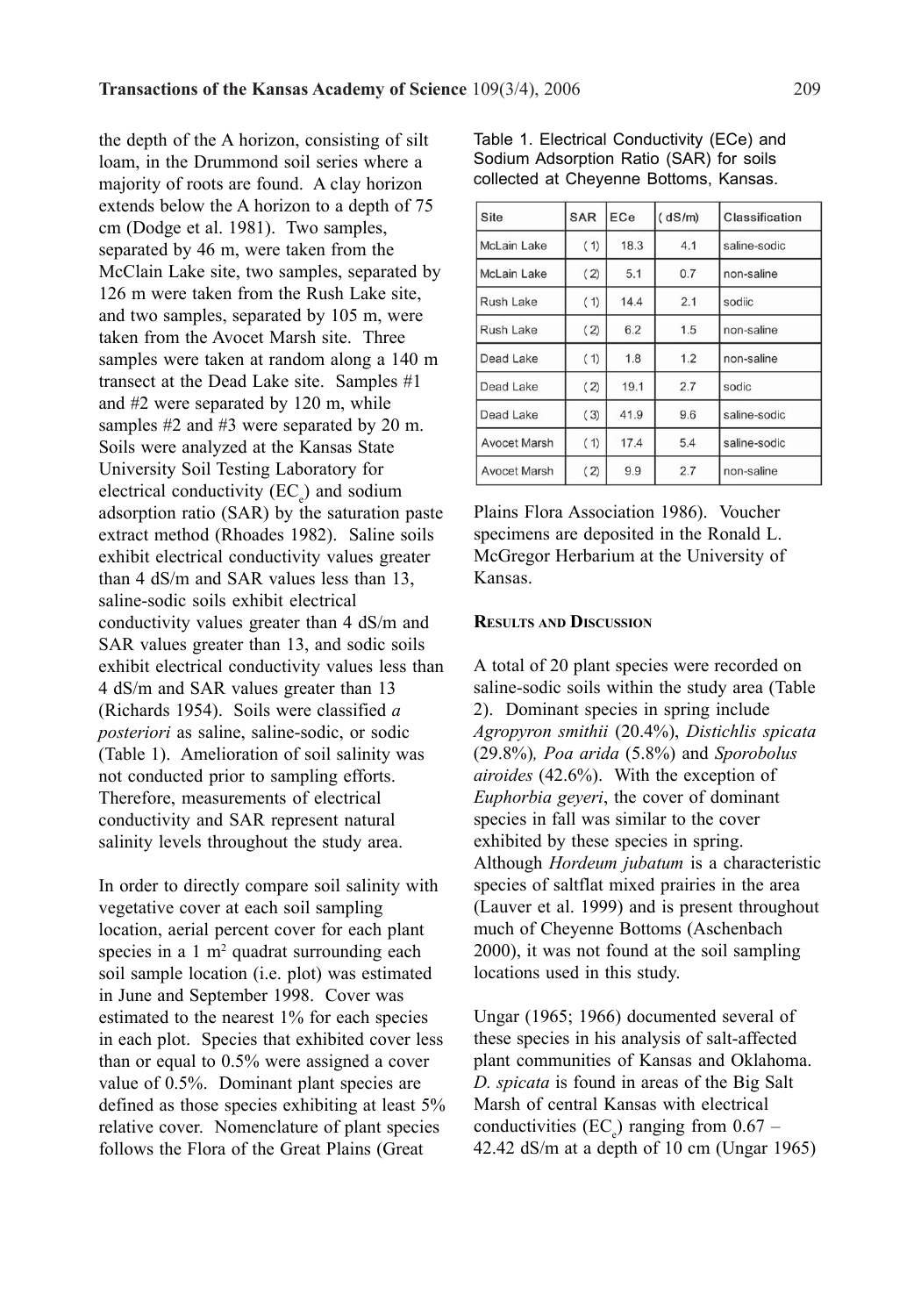|                            |                      | <b>Spring cover</b><br>Soil: |                | Fall cover soil:  |                |
|----------------------------|----------------------|------------------------------|----------------|-------------------|----------------|
| <b>Species</b>             | <b>Common Name</b>   | Salt-<br>affected            | Non-<br>saline | Salt-<br>affected | Non-<br>saline |
| Agropyron smithii          | Western wheatgrass   | 20.4%                        | 67.8%          | 15.6%             | 67.5%          |
| Alopecurus carolinianus    | Carolina foxtail     | $1.0\%$                      | 0.0%           | 0.0%              | 0.0%           |
| Ambrosia psilostachya      | Western ragweed      | 0.0%                         | 2.0%           | $1.0\%$           | 1.5%           |
| Aster ericoides            | Heath aster          | $1.0\%$                      | $1.0\%$        | $1.0\%$           | $1.0\%$        |
| Aster subulatus            | Saltmarsh aster      | $< 1.0\%$                    | $1.0\%$        | 1.0%              | 1.0%           |
| <b>Buchloe</b> dactyloides | <b>Buffalograss</b>  | $1.0\%$                      | 20.0%          | $1.0\%$           | 14.5%          |
| Coreopsis tinctoria        | Plains coreopsis     | $< 1.0\%$                    | $1.0\%$        | 1.4%              | 0.0%           |
| Distichlis spicata         | Saltgrass            | 29.8%                        | 22.8%          | 44.2%             | 22.8%          |
| Eleocharis xyridiformis    | Spikerush            | 2.0%                         | 7.0%           | $1.0\%$           | 16.0%          |
| Eriochloa contracta        | Prairie cupgrass     | 0.0%                         | 0.0%           | $1.0\%$           | 0.0%           |
| Euphorbia geyeri           | Sandmat              | 0.0%                         | 0.0%           | 7.0%              | 0.0%           |
| Hordeum pusillum           | Little barley        | 1.0%                         | $1.0\%$        | $1.0\%$           | $1.0\%$        |
| lva annua                  | Marsh elder          | 3.6%                         | $1.0\%$        | 4.0%              | $1.0\%$        |
| Lepidium densiflorum       | Peppergrass          | $1.0\%$                      | 0.0%           | 0.0%              | 0.0%           |
| Plantago elongata          | Slender plantain     | $1.0\%$                      | 0.0%           | 0.0%              | 0.0%           |
| Poa arida                  | Slender plantain     | 5.8%                         | 5.8%           | 6.2%              | 1.3%           |
| Polygonum ramosissimum     | <b>Bush knotweed</b> | 0.0%                         | $1.0\%$        | 1.2%              | $1.0\%$        |
| Portulaca oleracea         | Purslane             | 0.0%                         | 0.0%           | $< 1.0\%$         | 0.0%           |
| Schedonnardus paniculatus  | Tumblegrass          | 0.0%                         | 0.0%           | $1.0\%$           | 0.0%           |
| Sporobolus airoides        | Alkali sacaton       | 42.6%                        | 0.0%           | 43.8%             | 0.0%           |

Table 2. Plant species and associated cover on salt-affected and non-saline soil at Cheyenne Bottoms, Kansas.

and in saline areas of northern Kansas and Oklahoma with  $EC_e$  ranging from 2.19-66.1 dS/m, also at a depth of 10 cm (Ungar 1966). *S. airoides* is known to invade the salt flats of the Great Salt Plains of Oklahoma and the Big Salt Marsh in Kansas where  $EC_{e}$  range

between 35.7 dS/m and 49.8 dS/m (Ungar 1965; Ungar 1966), while *P. arida* is found at much lower salinities, ranging from 0.67-26.9 dS/m EC<sub>e</sub> at the Big Salt Marsh (Ungar 1965) and at 1.18-18.4  $dS/m$   $EC_e$  in northern Kansas and Oklahoma (Ungar 1966).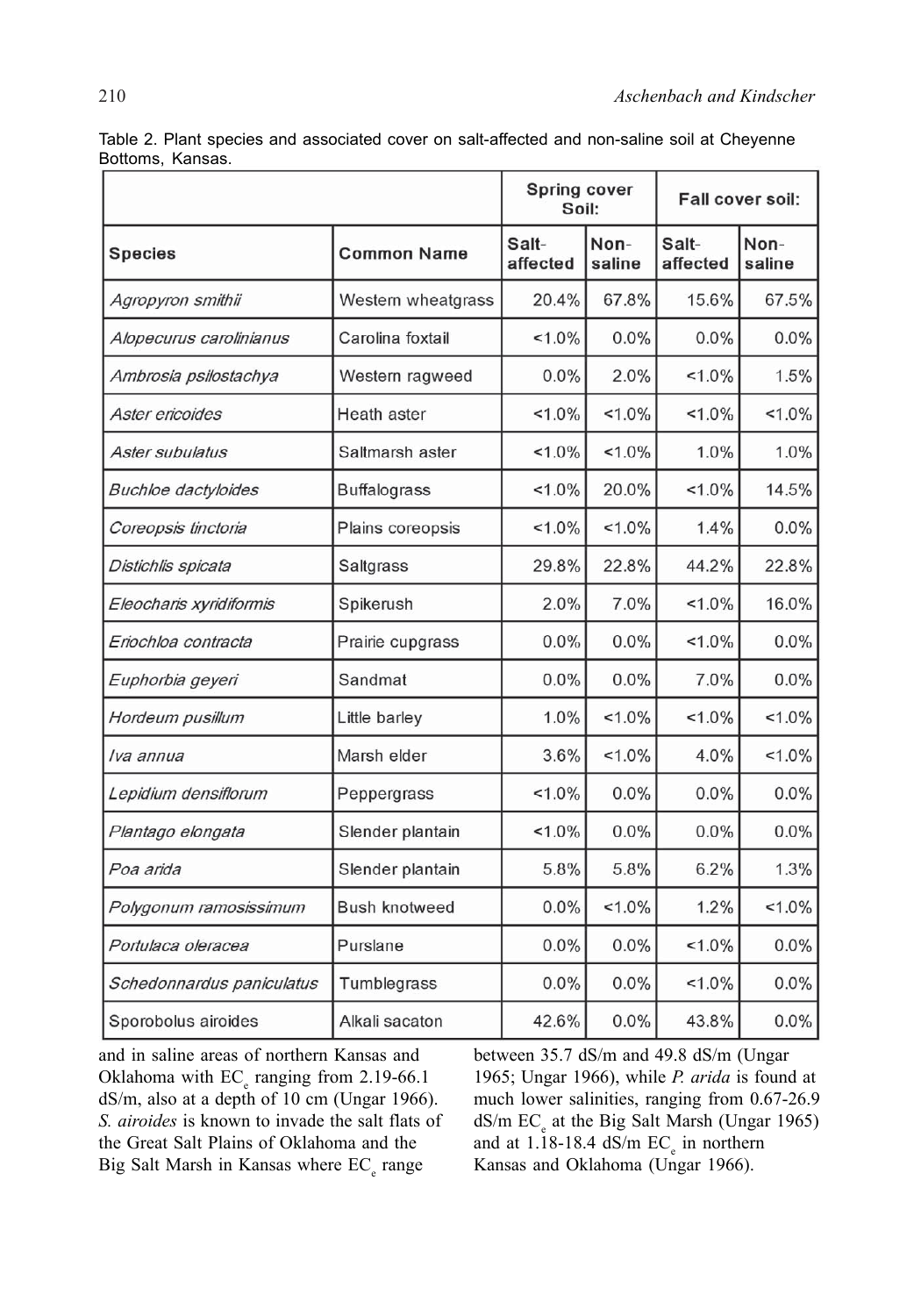While species such as *S. airoides* and *D. spicata* have been shown to grow better under saline conditions compared to nonsaline conditions (Grueb, Drolsom and Rohweder 1985; Aschenbach 2006), most plants, including some halophytes, tend to grow better on non-saline soil rather than on saltaffected soil (Ungar 1974; Ungar 1991). Although the low species cover exhibited by a majority of the species recorded in this study may be due to factors other than salinity (e.g. dispersal ability, disturbance, competition, herbivory, etc), their cover on salt-affected soil is much lower than on non-saline soil locations throughout the study area (Table 2). The species recorded in this study may be able to grow under greater levels of soil salinity than exhibited in the study area; however, absolute salt tolerances of these species are not evaluated here. A field or greenhouse experiment that subjects these species to increasing levels of soil salinity would be necessary in order to determine absolute salt tolerances.

This study does not experimentally evaluate plant species for their use in the restoration or revegetation of salt-affected areas. However, comparable salinity levels and species found in areas that have been degraded through oil and gas production activities suggest that the dominant species observed in this study deserve further attention as potential candidates for the restoration of salt-affected areas. Using a slightly different method of measuring electrical conductivity (i.e. EC 1:1) that is comparable with ECe, Kreher and McConnell (1998) recorded electrical conductivity values between 1.2 dS/m and 16.0 dS/m and SAR values between 0.9 and 19.1 at a depth of 10 cm in their analysis of brine scars at the Tallgrass Prairie Preserve in Oklahoma, while Harris et al. (1999) recorded electrical conductivity values of 2.9 - 16.2 dS/ m at a depth of 10 cm in a similar study. McFarland, Ueckert and Hartmann (1987) recorded average  $EC_{\rm e}$  values between 3 dS/m and 11 dS/m and SAR values between 5-16 at

a depth of 45 cm in a soil analysis of an oil well reserve pit in west Texas.

Similarly, the species recommended for the revegetation of salt-impacted areas coincide with the dominant species found in this study. In their analysis of a reclaimed brinecontaminated area having SAR and electrical conductivity values similar to our study area, Halvorson and Lang (1989) found that *D. spicata* exhibited the highest vegetative cover of 12 species examined. In brine impacted areas, *S. airoides* was found to be least affected by toxic waters associated with fossil fuel processing that contain various chemical constituents in addition to brine (Skinner, Moore and Sexton 1984) and was recommended for revegetation of these areas (McFarland, Ueckert and Hartmann 1987). Halvorson and Lang (1989) found that although *A. smithii* cover was only 2.0% in a reclaimed brine contaminated area, it was second only to *D. spicata* in vegetative cover and it was also tolerant of toxic fossil fuel processing waters (Skinner, Moore and Sexton 1984).

In addition to salt tolerance, the dominant species observed in this study have additional characteristics that would make them suitable for the restoration of salt-affected areas. Many halophytes experience reduced seed germination at various levels of salinity (Ungar 1978; Woodell 1985). Therefore, once established, rhizomatous plant species such as the dominant grass species observed in this study, may be able to colonize saline environments where seed propagation may otherwise be inhibited (Shumway 1995; Pennings and Callaway 2000). In addition, since graminoids generally exhibit more extensive root systems and cover more soil surface area than forbs, establishment of these species may prevent further soil erosion. Lastly, the commercial availability of species such as *A. smithii* makes them a practical choice for land owners, resource management agencies, and conservation organizations that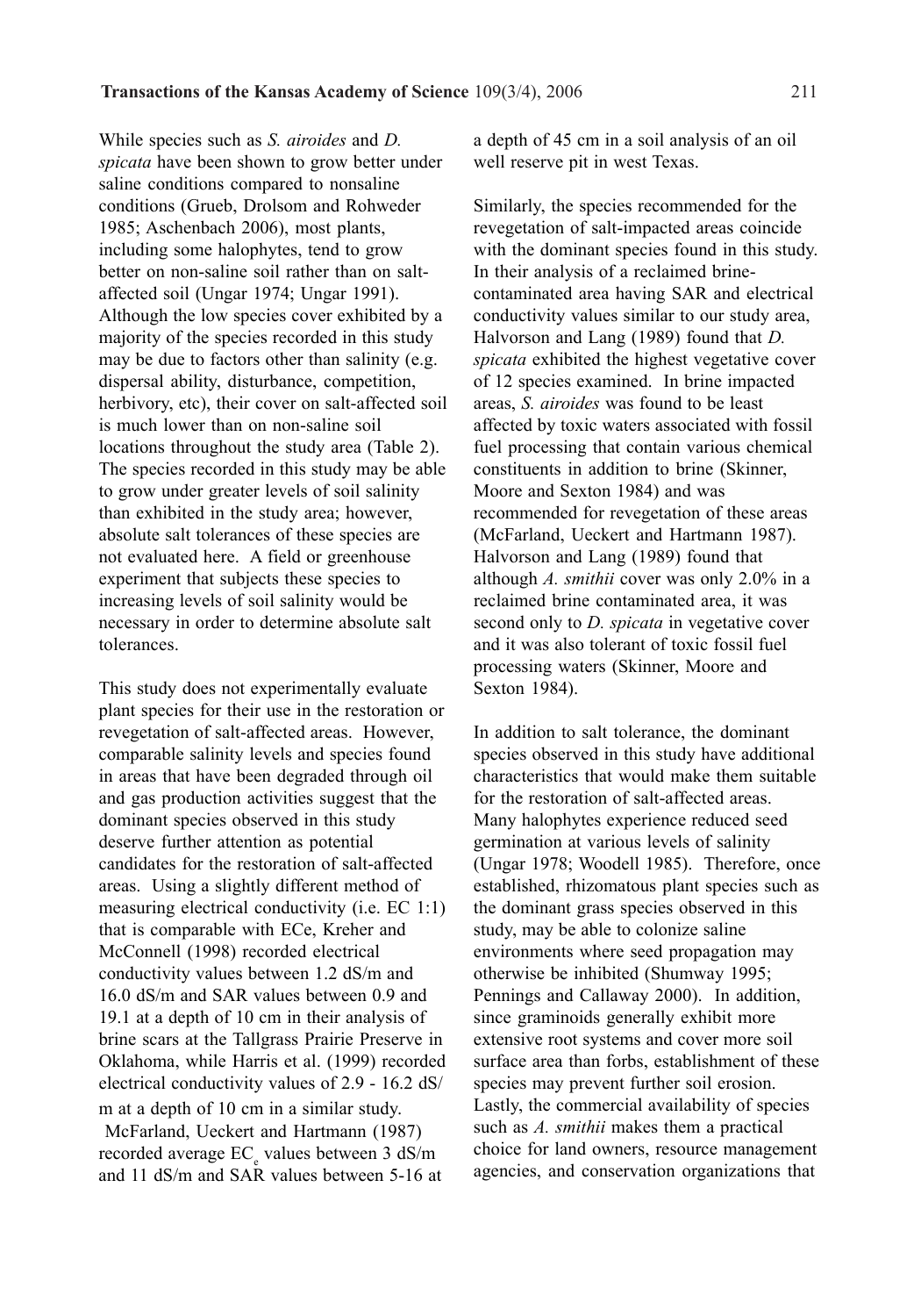seek to revegetate areas impacted by brine contamination.

## **ACKNOWLEDGEMENTS**

We thank Allan Pollum and Rob Penner of The Nature Conservancy for financial support and field assistance, Jim Minnerath of the U.S. Fish & Wildlife Service for surveying assistance, and Bob Murphy of the Natural Resources Conservation Service for help with soil data collection. Bryan Foster and two anonymous reviewers provided helpful suggestions for manuscript improvement, and Sharon Ashworth, Jennifer DeLisle, and Alexandra Fraser assisted with data collection and manuscript editing. We are grateful to Katie Aschenbach, Jill Hanlon, Hillary Loring, and Todd Searles, for field assistance and Craig Freeman and Caleb Morse of the Ronald L. McGregor Herbarium at the University of Kansas for their assistance with plant identification.

# **LITERATURE CITED**

- Aschenbach, T.A. 2000. Plant community dynamics at Cheyenne Bottoms, Kansas. M.A.Thesis. University of Kansas, Lawrence, 112 p.
- Aschenbach, T. 2006. Variation in growth rates under saline conditions between *Pascopyrum smithii* (western wheatgrass) and *Distichlis spicata* (inland saltgrass) from Kansas and Nebraska for use in the restoration of salt-affected plant communities. Restoration Ecology 14:21-27.
- Auchmoody, L.R. and Walters, R.S. 1988. Revegetation of a brine-killed forest site. Soil Science Society of America Journal 52, p. 277-280.
- Bayne, C.K. 1977. Geology and structure of Cheyenne Bottoms, Barton County, Kansas. Kansas Geological Survey, Bulletin 211, Part 2, 12 p.
- Beek, K.L., Blokhuis, W.A., Driessen, P.M., Van Breeman, N., Brinkman, N. and Pons, L.J. 1980. Problem soils: their reclamation

and management. ILRI Publication No. 27,

ILRI, Wageningen, Netherlands, 191 p.

- Dodge, D.A., Wehmueller, W.A., Hoffman, B.R. and Grimwood, T.D. 1981. Soil survey of Barton County, Kansas. Soil Conservation Service, U. S. Department of Agriculture, Washington, D.C., 117 p.
- Great Plains Flora Association. 1986. Flora of the Great Plains. University Press of Kansas, Lawrence, Kansas, 1402 p.
- Grueb, L.J., Drolsom, P.N. and Rohweder, D.A. 1985. Salt tolerance of grasses and legumes for roadside use. Agronomy Journal 77, p. 76-80.
- Halvorson, G.A. and Lang, K.J. 1989. Revegetation of a salt water blowout site. Journal of Range Management 42, p. 61-65.
- Harris, T., Dewan, C., High, A., Tapp, B. and Sublette, K. 1999. Remediation of brineimpacted soil with a subsurface drainage system: Year 2 of the Barnard No. 1 Project. p. 1189-1199 In Sublette, K.L. (ed.), Proceedings of the Sixth International Petroleum Environmental Conference, November 16-19, Houston, Texas.
- Jurinak, J.J. 1990. The chemistry of saltaffected soils and waters. p. 42-63 In Tanji, K.K. (ed.), Agricultural Salinity Assessment and Management, American Society of Civil Engineers, New York.
- Kreher, D. and McConnell, J. 1998. Brine impact scar - Analysis of a complex site in the Tallgrass Prairie Preserve. p. 1016- 1054 In Sublette, K.L. (ed.), Proceedings of the Fifth International Petroleum Environmental Conference, October 20- 23, Albuquerque, New Mexico.
- Kuchler, A.W. 1974. A new vegetation map of Kansas. Ecology 55, p. 586-604.
- Kulstad, R.O. 1959. Thickness and salt percentage of the Hutchinson salt. Kansas Geological Survey, Bulletin 137, p. 241-247.
- Läuchli, A. and E. Epstein. 1990. Plant responses to saline and sodic conditions. p. 113-137 In Tanji, K.K. (ed.), Agricultural Salinity Assessment and Management, American Society of Civil Engineers, New York.